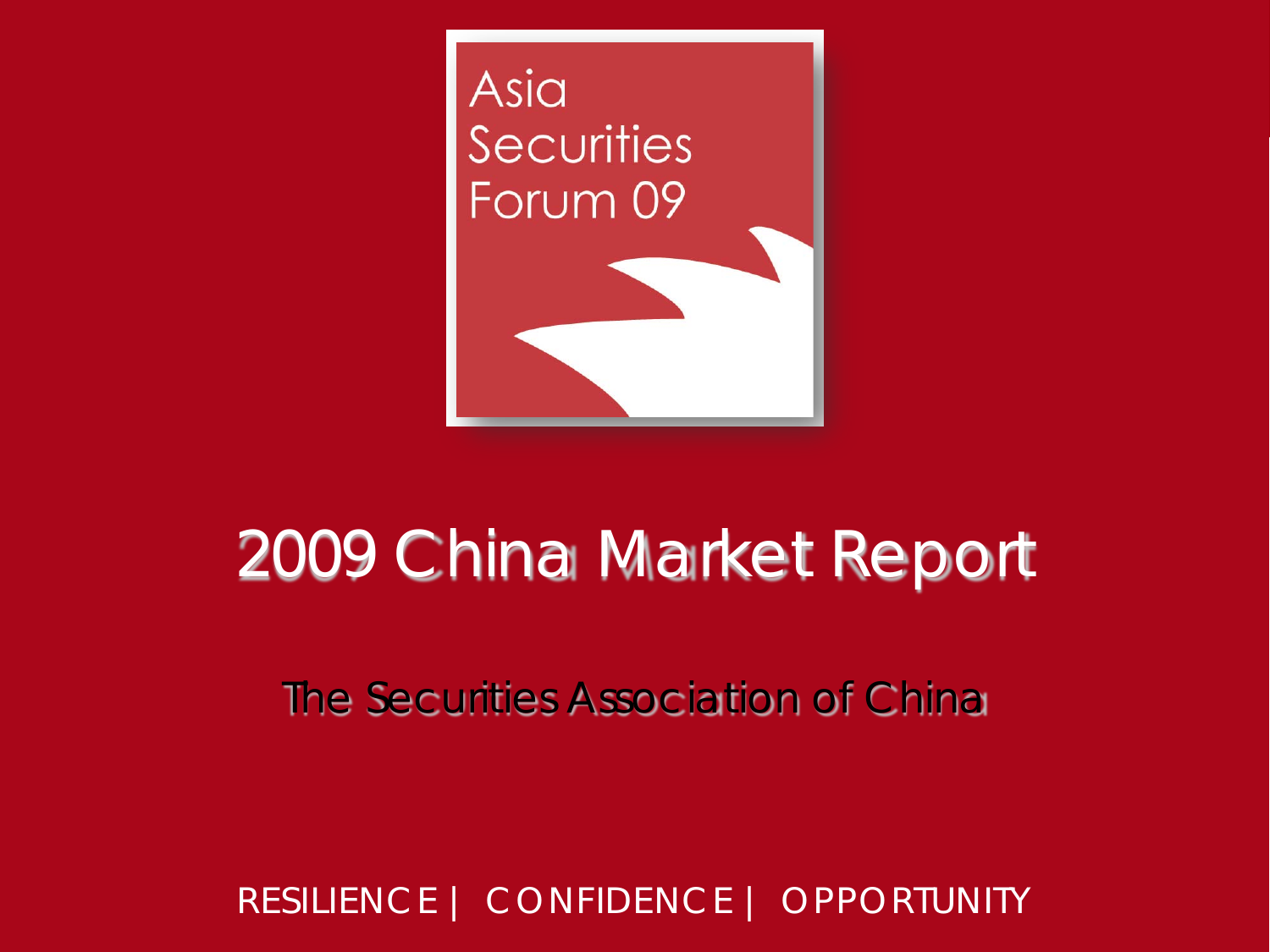|                       | <b>Growth Rate of GDP</b> |
|-----------------------|---------------------------|
| <b>First Quarter</b>  | 10.6%                     |
| <b>Second Quarter</b> | 10.1%                     |
| <b>Third Quarter</b>  | 9.0%                      |
| <b>Fourth Quarter</b> | 6.8%                      |

Asia

**Securities**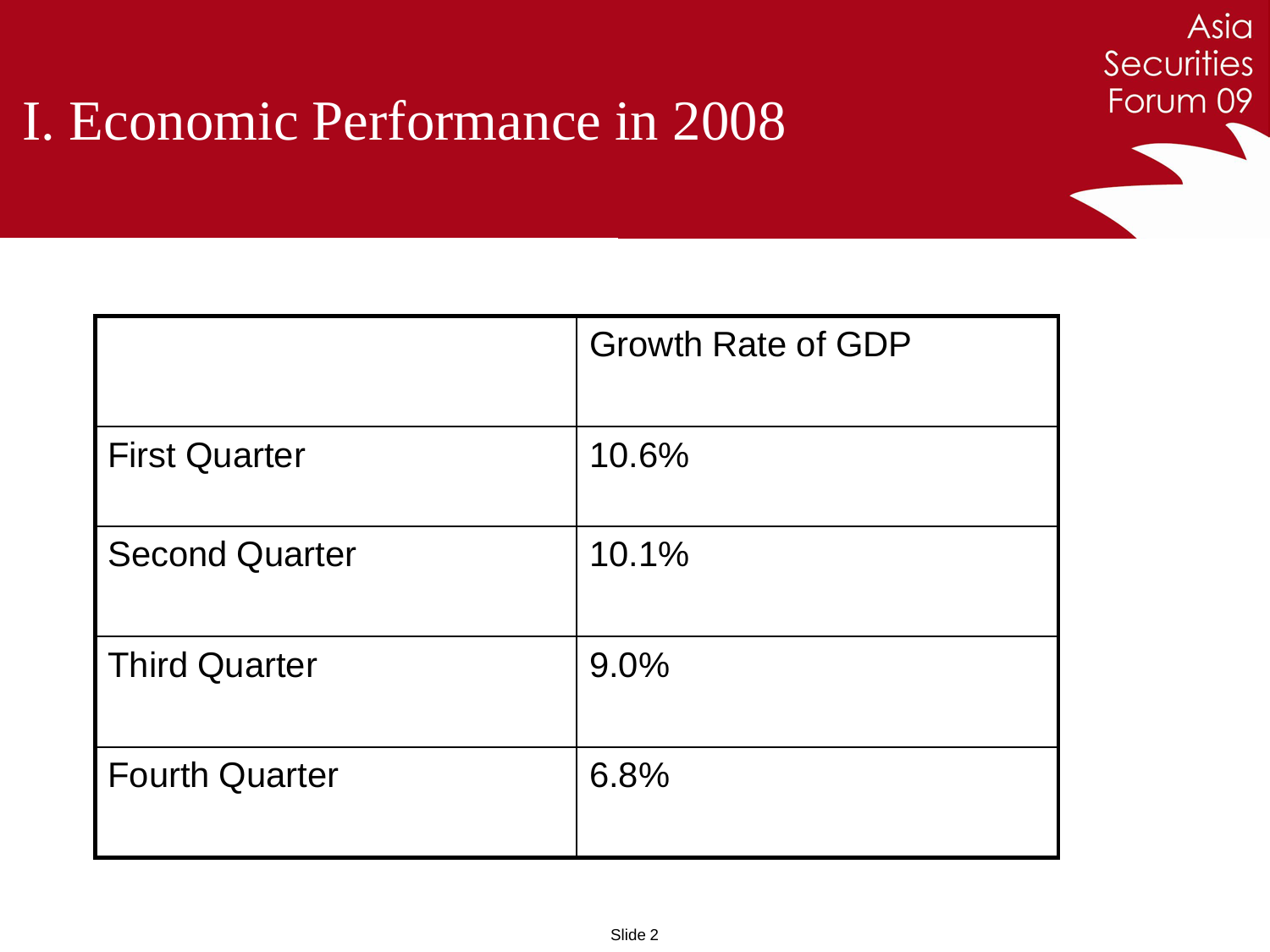| <b>Total Value Added</b> | <b>Value</b> (Trillion<br>RMB) | <b>Growth Rate</b> |
|--------------------------|--------------------------------|--------------------|
| <b>First Industry</b>    | 3.4                            | 5.5%               |
| <b>Second Industry</b>   | 14.61                          | 9.3%               |
| <b>Third Industry</b>    | 12.04                          | 9.5%               |

Asia

**Securities**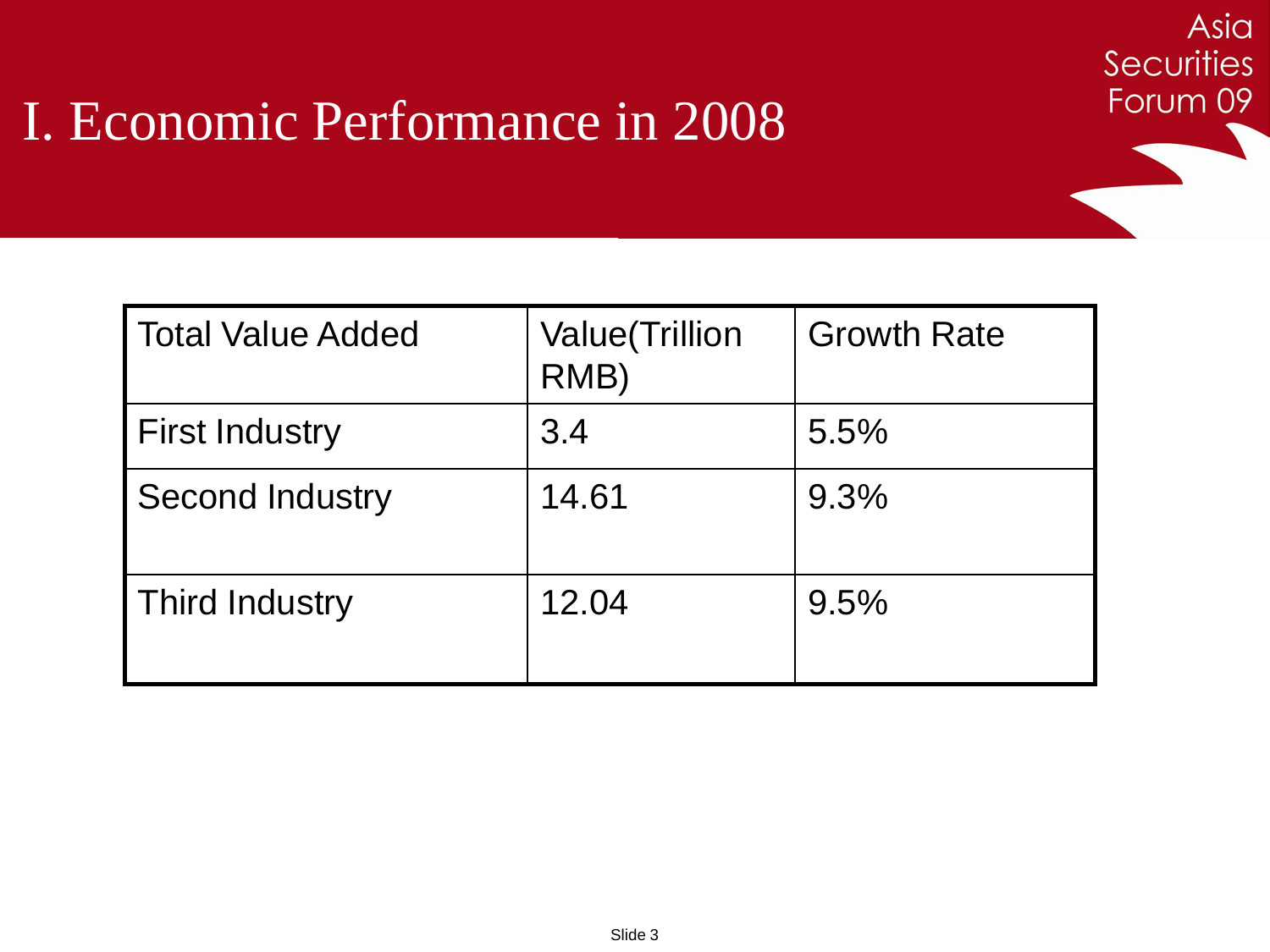- $\blacktriangleright$  1. The agriculture production grew steadily and food production increased for five consecutive years
- $\div$  **2.** The growth of industrial production slowed down and the growth rate of enterprises' profit decreased.
- $\blacktriangleright$  3. The investment maintained fast growth and the investment structure was improved to some extent.

Asia

**Securities** 

- ▼ 4. The sales of domestic market kept fast increase and the urban and rural consumption enjoyed robust growth.
- 5. The growth rate of CPI experienced ups and downs, and kept a steady growth in the second half of the year.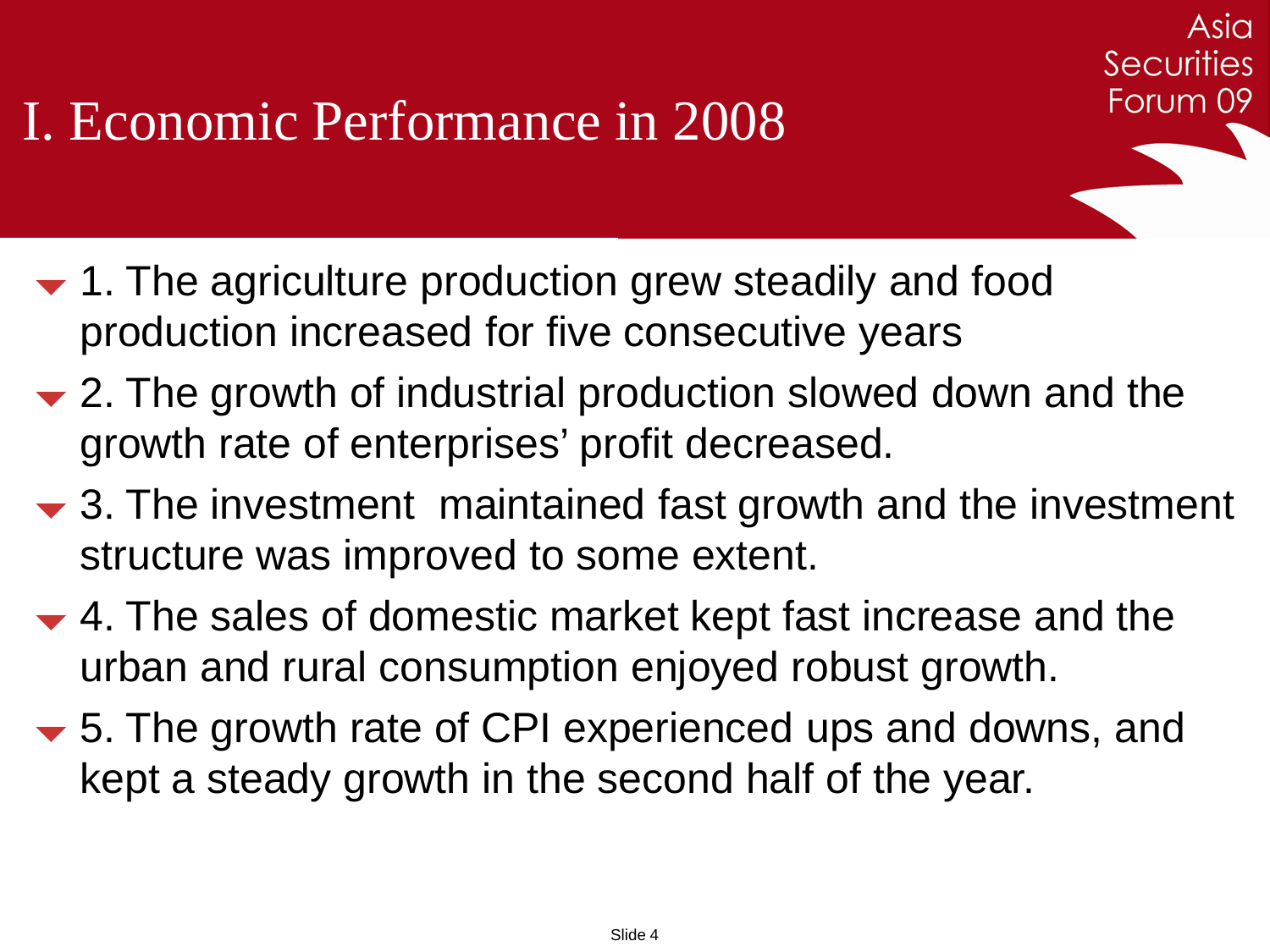**► 6.The import and export for the whole year grew rapidly and** steadily, and the growth rate for the fourth quarter declined sharply.

Asia

**Securities** 

|                                           | $2008(\$)$      | <b>Growth Rate</b> |
|-------------------------------------------|-----------------|--------------------|
|                                           | (Trillion)      |                    |
| The total volume of<br>import and export  | 2.56            | 17.8%              |
| <b>Export</b>                             | 1.43            | 17.2%              |
| Import                                    | 1.13            | 18.5%              |
| <b>Trading Surplus</b>                    | 295.5           | $32.8$ billion $+$ |
| <b>Foreign Exchange</b><br><b>Reserve</b> | 1.95<br>Slide 5 | 27.3%              |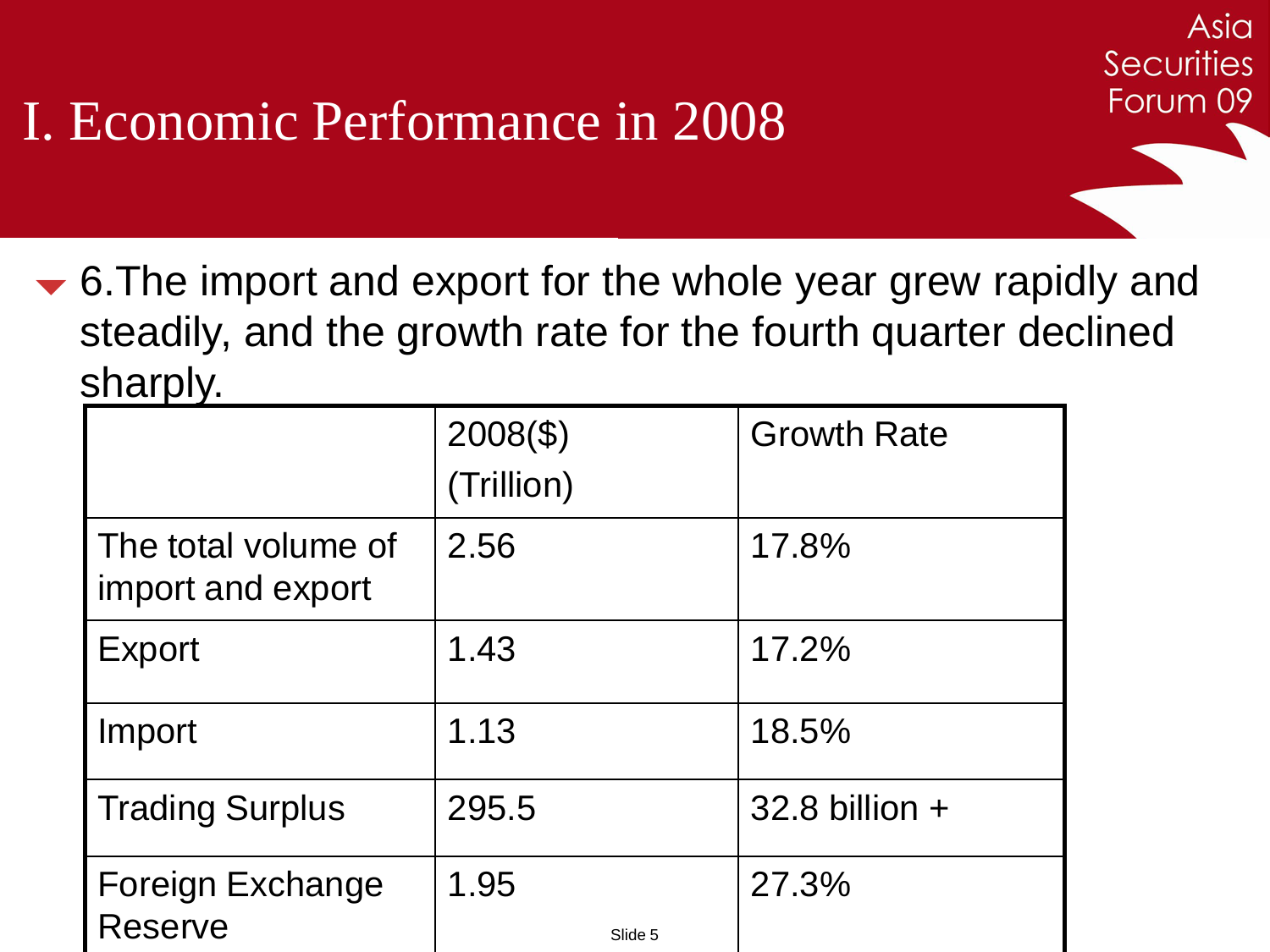$\blacktriangleright$  7. The number of new jobs added in the urban and rural area kept steady in general and the income of urban and rural residents continued to increase.

Asia

**Securities** 

|                                                     | RMB(Yuan)     | Growth<br>Rate                  | Adjusted |
|-----------------------------------------------------|---------------|---------------------------------|----------|
| Per Capita<br>disposable<br>income                  | 15781         | 14.5%                           | 8.4%     |
| Per Capita net<br>income of rural<br>residents      | 4761          | 15%                             | 8.0%     |
| <b>Balance of</b><br>residental<br>savings deposits | 21.8 trillion | 4.53trillion<br>more<br>Slide 6 |          |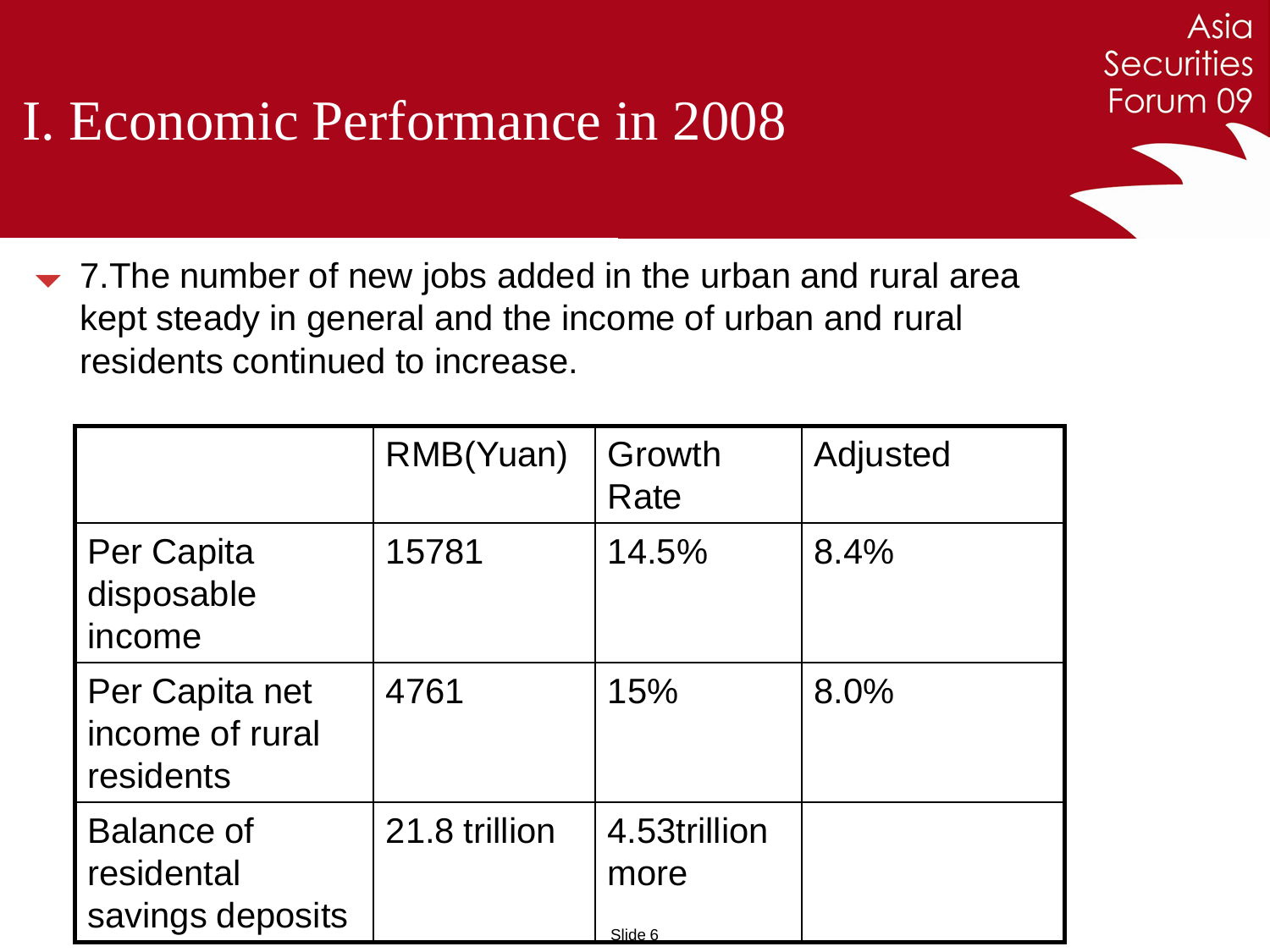▼ 8. The growth rate of broad money supply increased and the amount of loans grew largely .

|                                                  | 2008(Trillion<br>RMB) | Growth<br>Rate | Over last<br>year |
|--------------------------------------------------|-----------------------|----------------|-------------------|
| The balance of M2                                | 47.5                  | 17.8%          | +1.1 points       |
| <b>Balance of M1</b>                             | 16.6                  | 9.1%           | +12.0points       |
| <b>Balance of</b><br>Money in<br>circulation(Mo) | 3.4                   | 12.7%          | +0.6points        |

Asia

**Securities**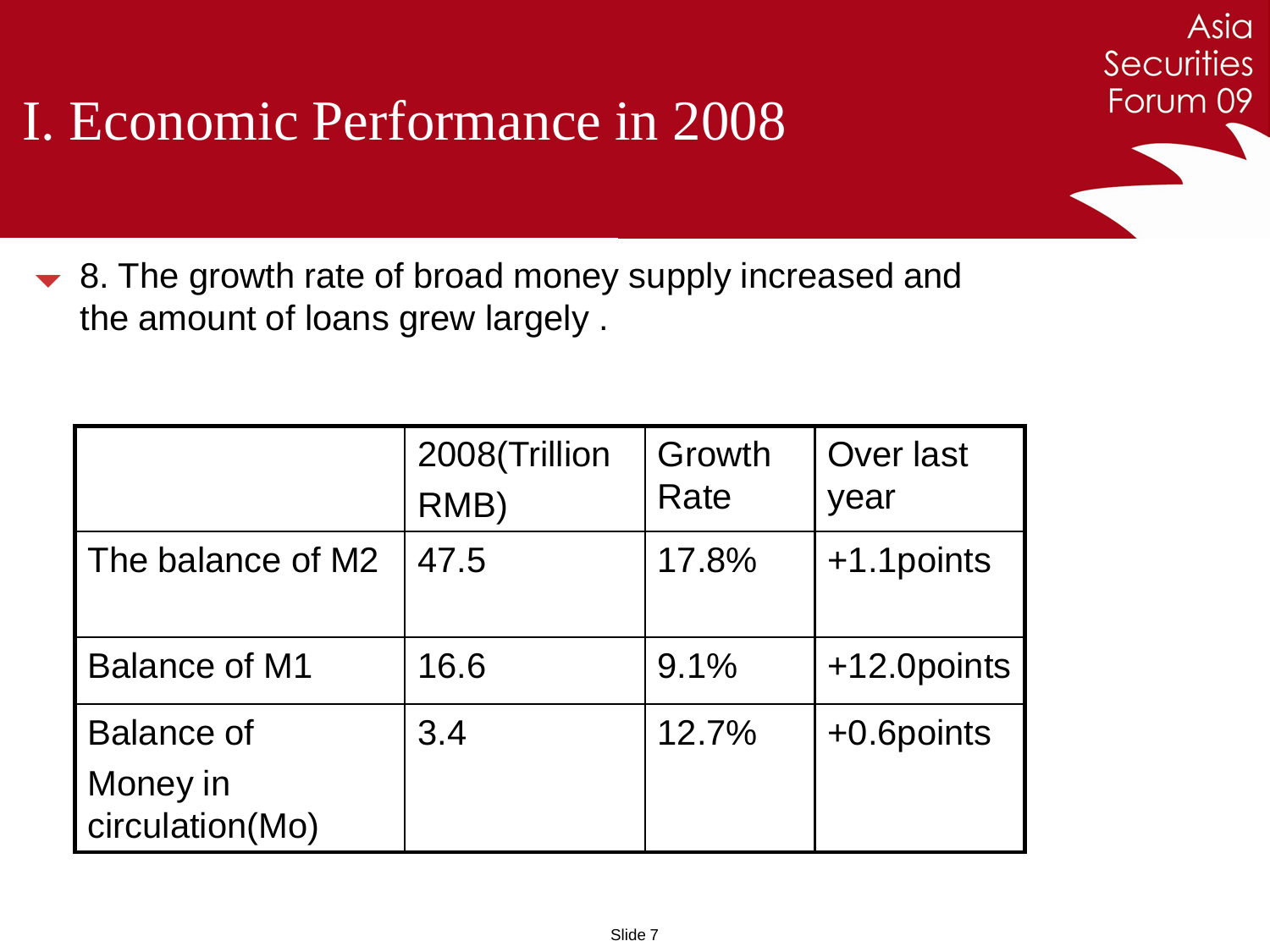| 30.35         | +4.91 trillion than<br>that in the<br>beginning of the<br>year |
|---------------|----------------------------------------------------------------|
| 46.62         | +7.69 trillion than<br>that in the<br>beginning of the<br>year |
| 384.4 billion | 54.1 billion than<br>that of last year                         |
|               |                                                                |

Asia

**Securities** 

Forum 09

Slide 8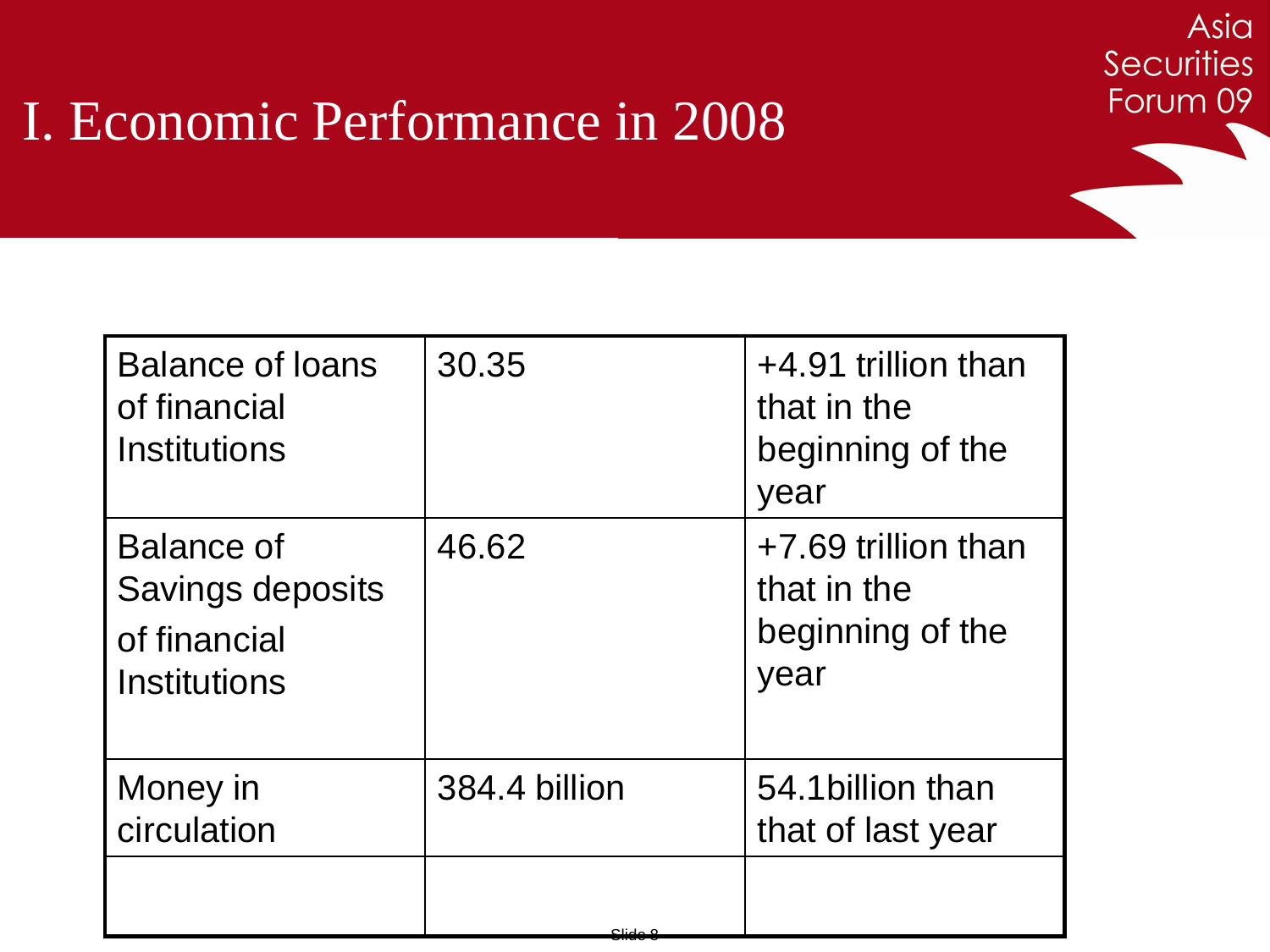$\blacktriangleright$  The GDP in the first half of the year reached 13.99 trillion RMB, up 7.1% over the same period of last year

Asia

**Securities** 

- The growth rate for the first quarter and the second quarter was 6.1% and 7.9% respectively.
- $\blacktriangleright$  The value added in the first industry was 1.2 trillion RMB, an increase of 3.8%; the value added in the second industry was 7 trillion RMB, an increase of 6.6%, and the value added in the third industry was 5.77 trillion RMB, an increase of 8.3%.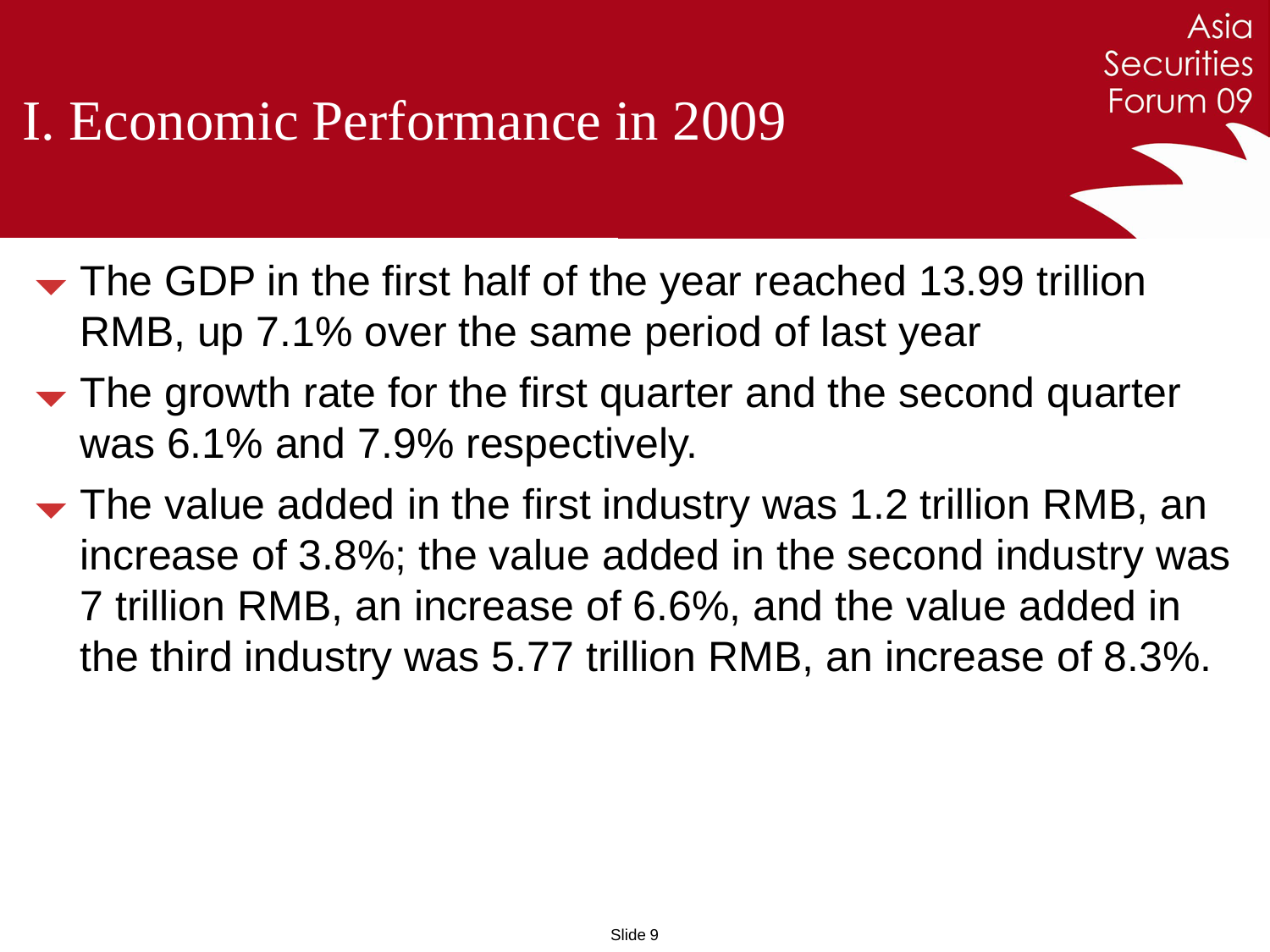**► 1. Summer harvest was realized for 6 consecutive years** 

Asia

**Securities** 

- 2.Growth of industrial production was accelerated and the decline of industrial profit was slowed down.
- $\rightarrow$  3. The investment in fixed asset grew fast and the investment structure was improved to some extent.
- 4. The sales of domestic market grew rapidly and steadily and the growth in rural area was faster than that in urban area.
- **►** 5. The CPI continued to fall and the production price declined sharply over the same period of last year.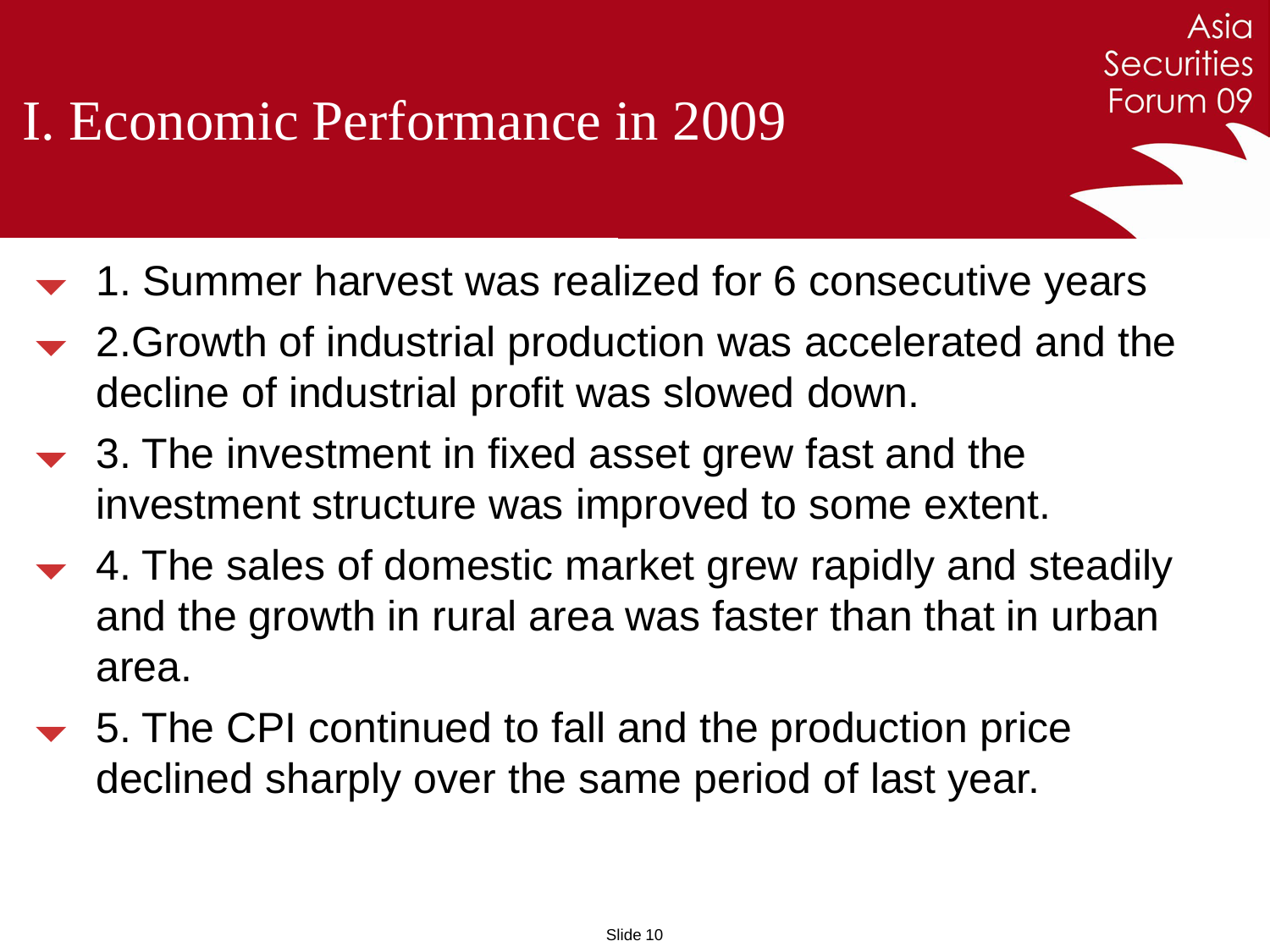6. The foreign trade continued to decrease sharply and the trading surplus declined a little.

Asia

**Securities** 

- $\blacktriangledown$  7. The rural and urban residential income continued to grow and the transferred income increased greatly.
- $\blacktriangleright$  8. The money supply grew fast and the loans issued by financial institutions increased remarkably.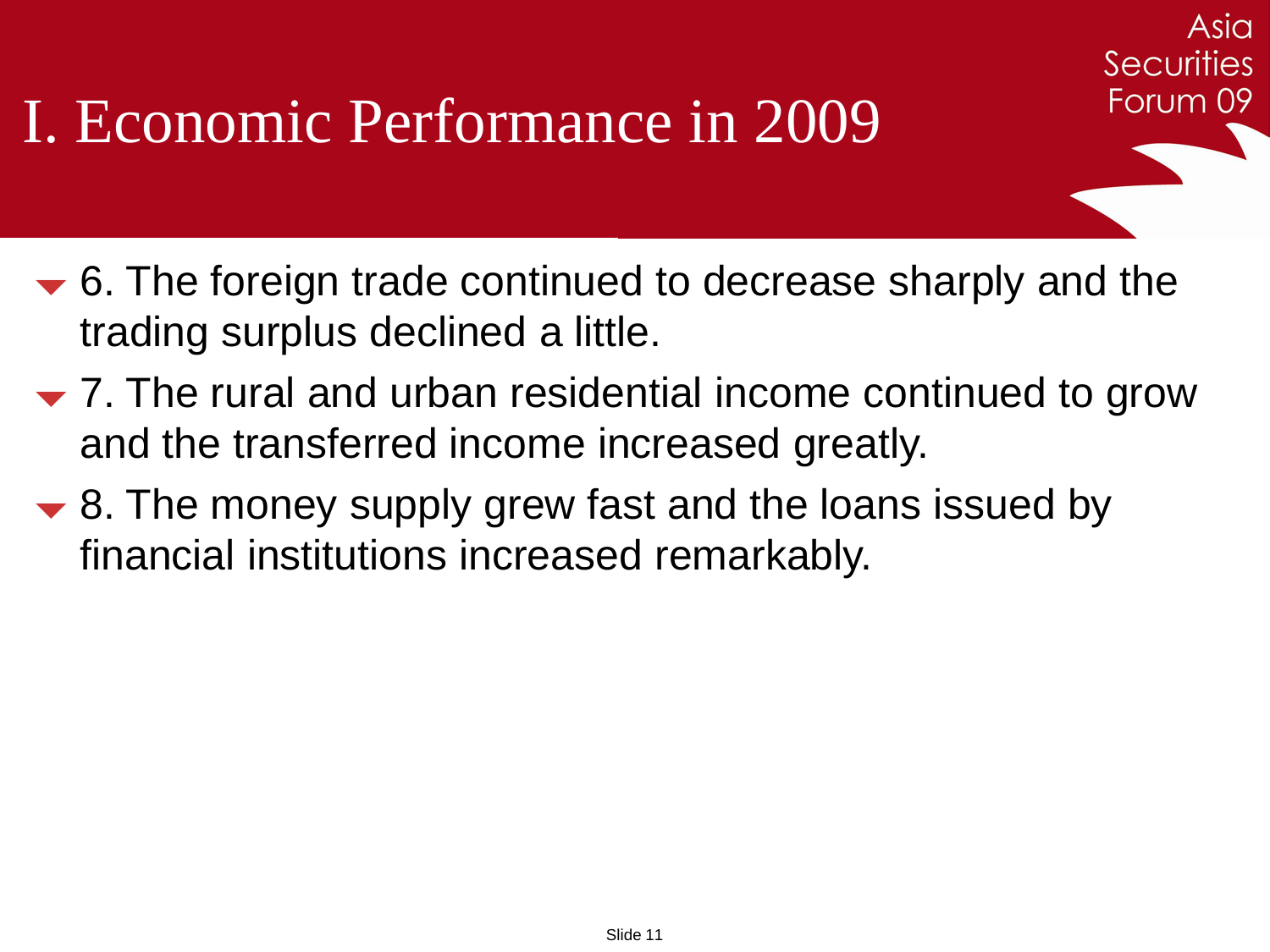II. China's Capital Market in 2008 and the first half of 2009

• 1. The stock market started to recovery after sharp decline and the valuation of the market become reasonable

Asia

**Securities** 

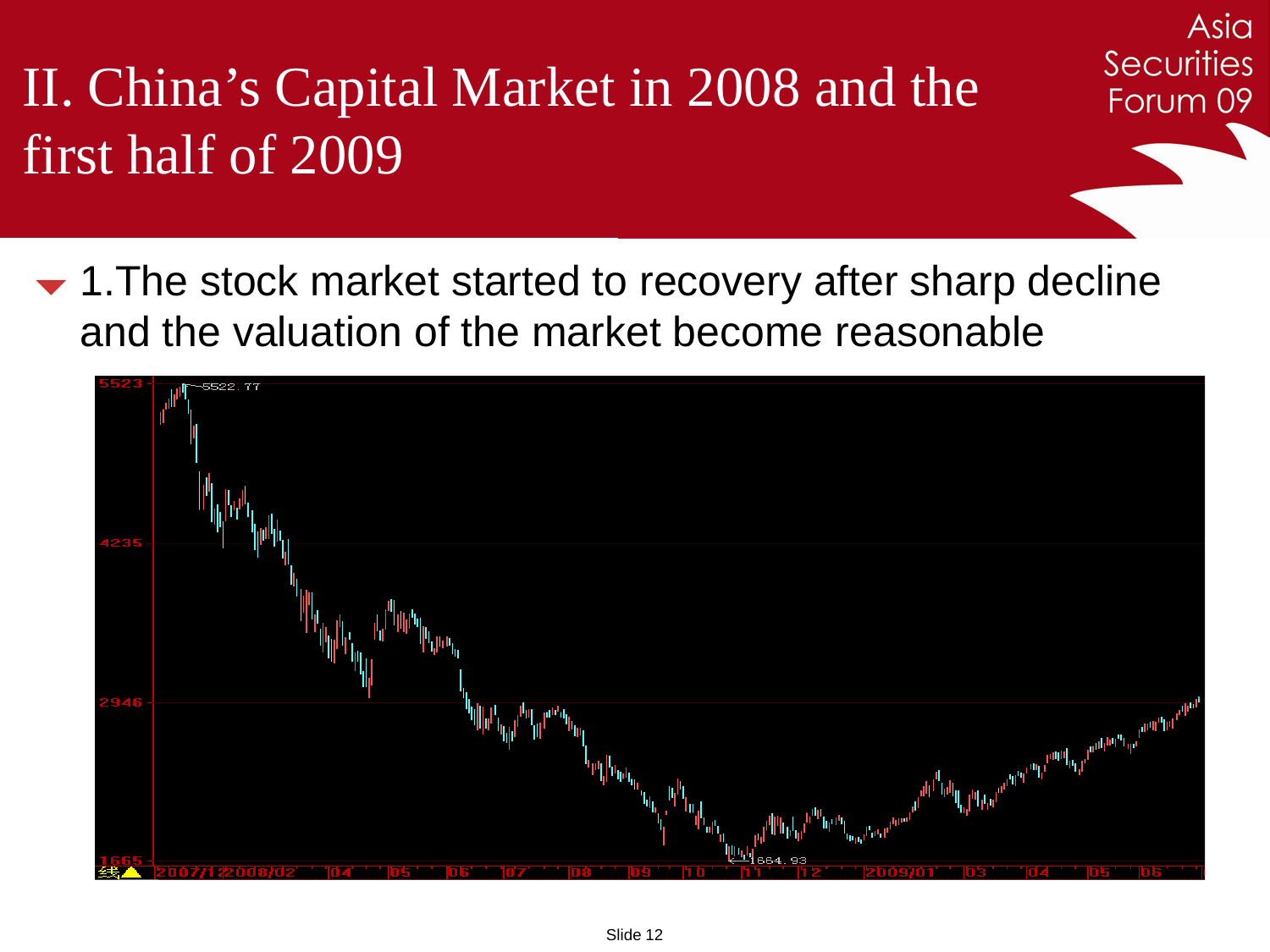II. China's Capital Market in 2008 and the first half of 2009 (The number of listed companies)



Asia

**Securities**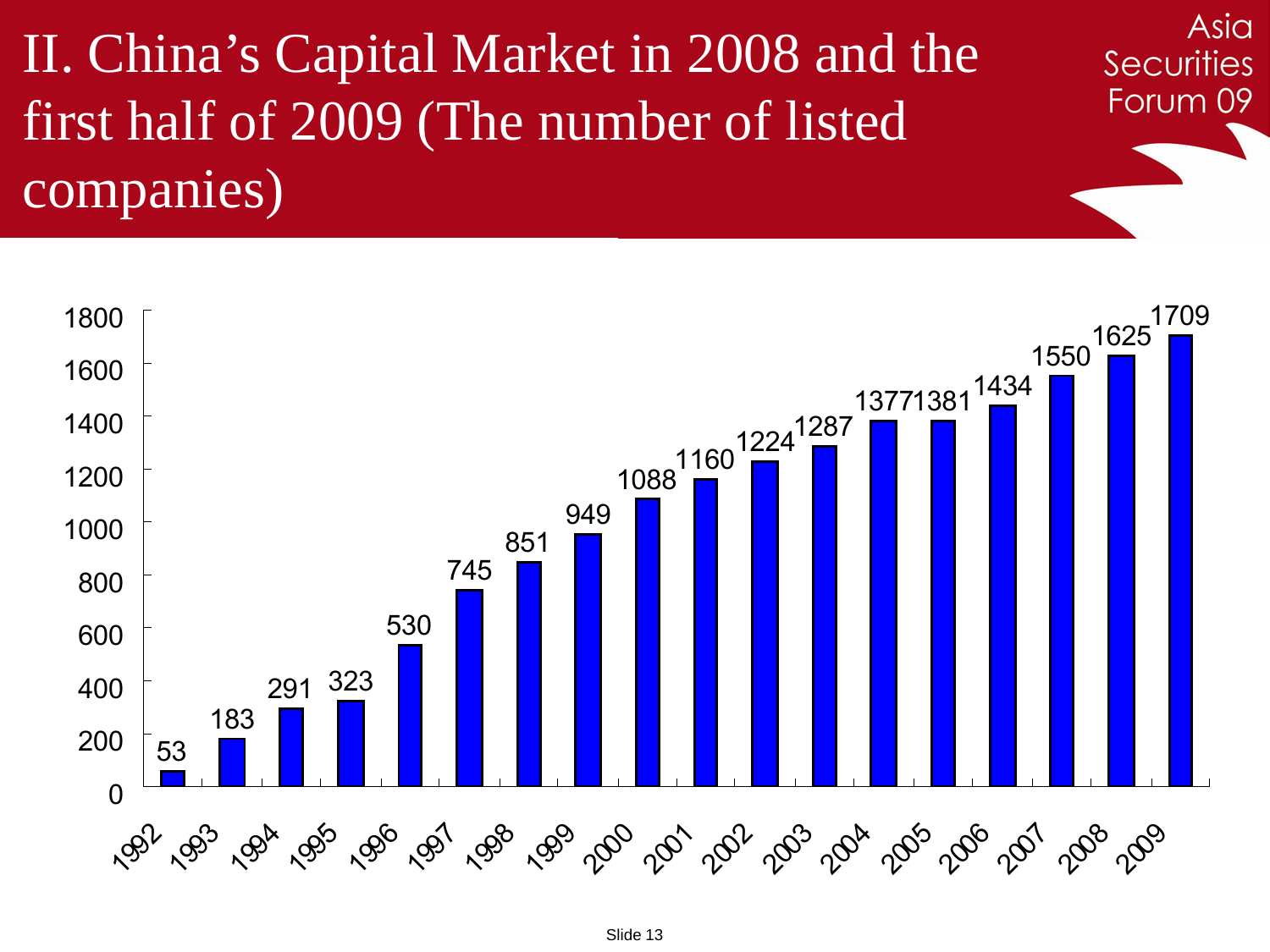## II. China's Capital Market in 2008 and the first half of 2009

 1.The capitalization of market decreased sharply due to the sharp decline of the stock market

Asia

**Securities** 

|                           | 2008<br>(RMB<br>Trillion) | Growth<br>Rate | <b>First Half of</b><br>2009(RMB<br>Trillion) | Growth<br>Rate |
|---------------------------|---------------------------|----------------|-----------------------------------------------|----------------|
| Total<br>Capitalization   | 14.83                     | $-54.66\%$     | 24.42                                         | $+64.67%$      |
| Current<br>Capitalization | 4.43                      | $-52.42%$      | 8.89                                          | $+102.71%$     |
|                           |                           |                |                                               |                |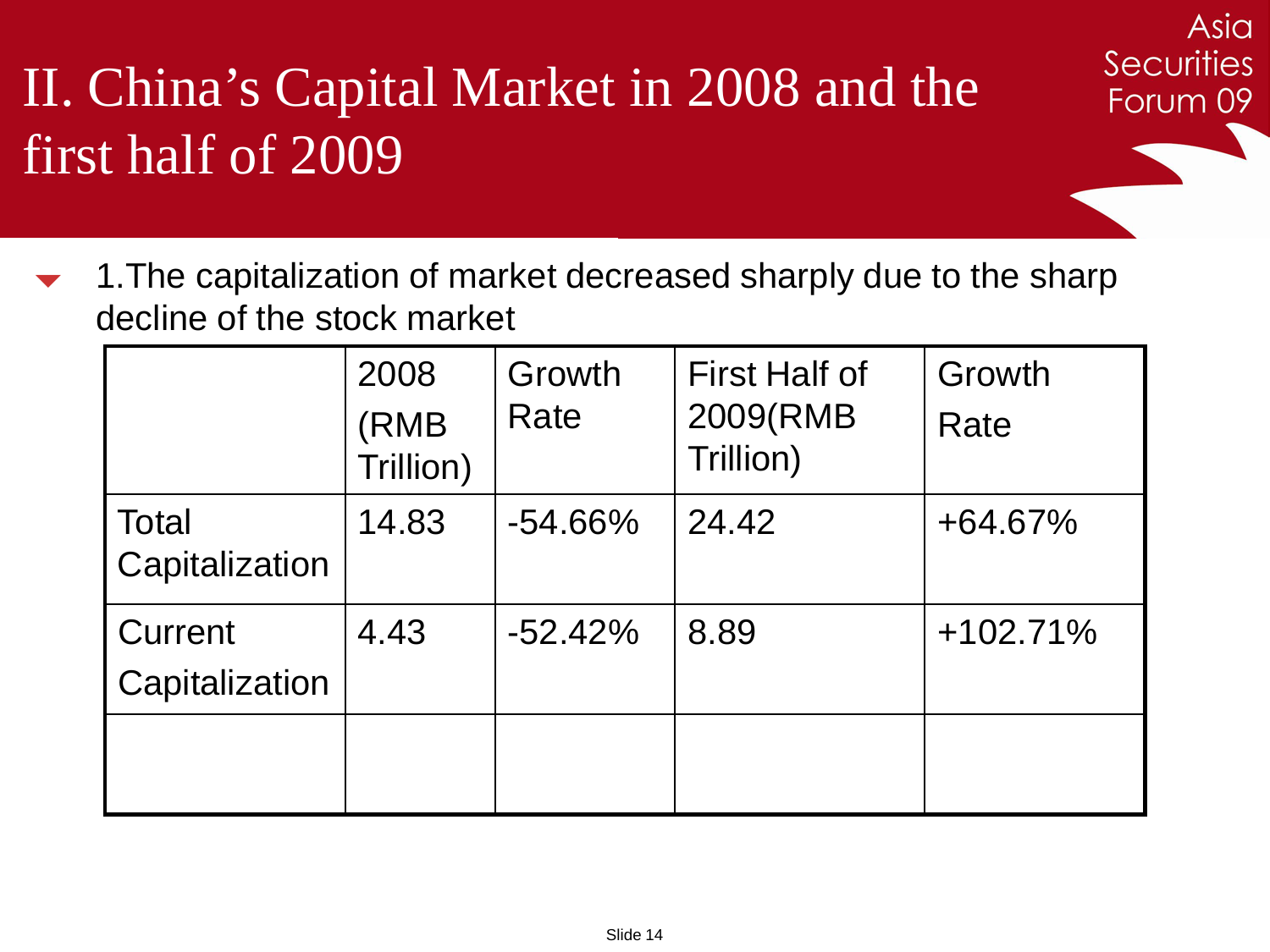### II. China's Capital Market in 2008 and the first half of 2009



Asia

**Securities**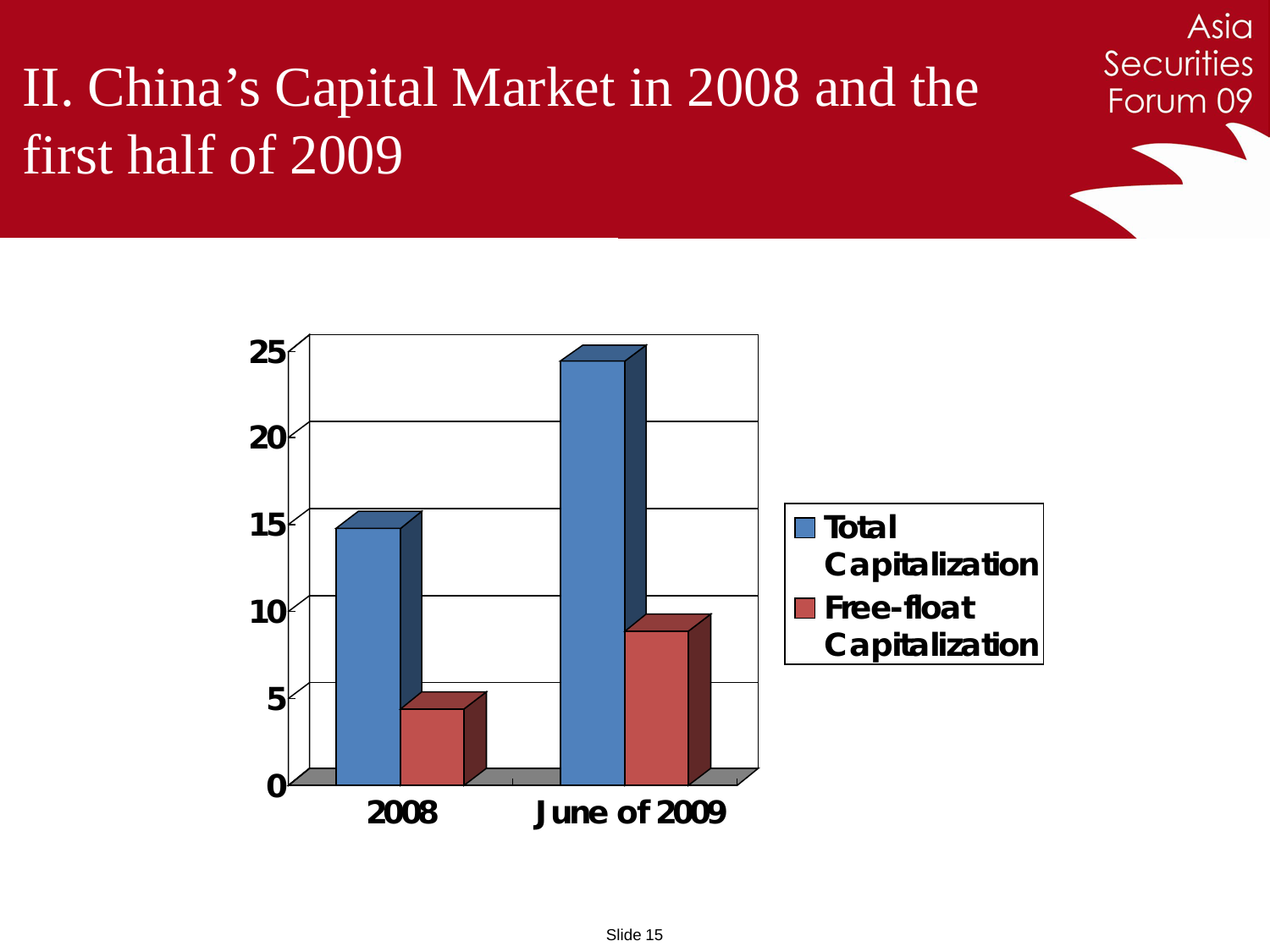2.volume of capital raised in 2008 decreased slightly



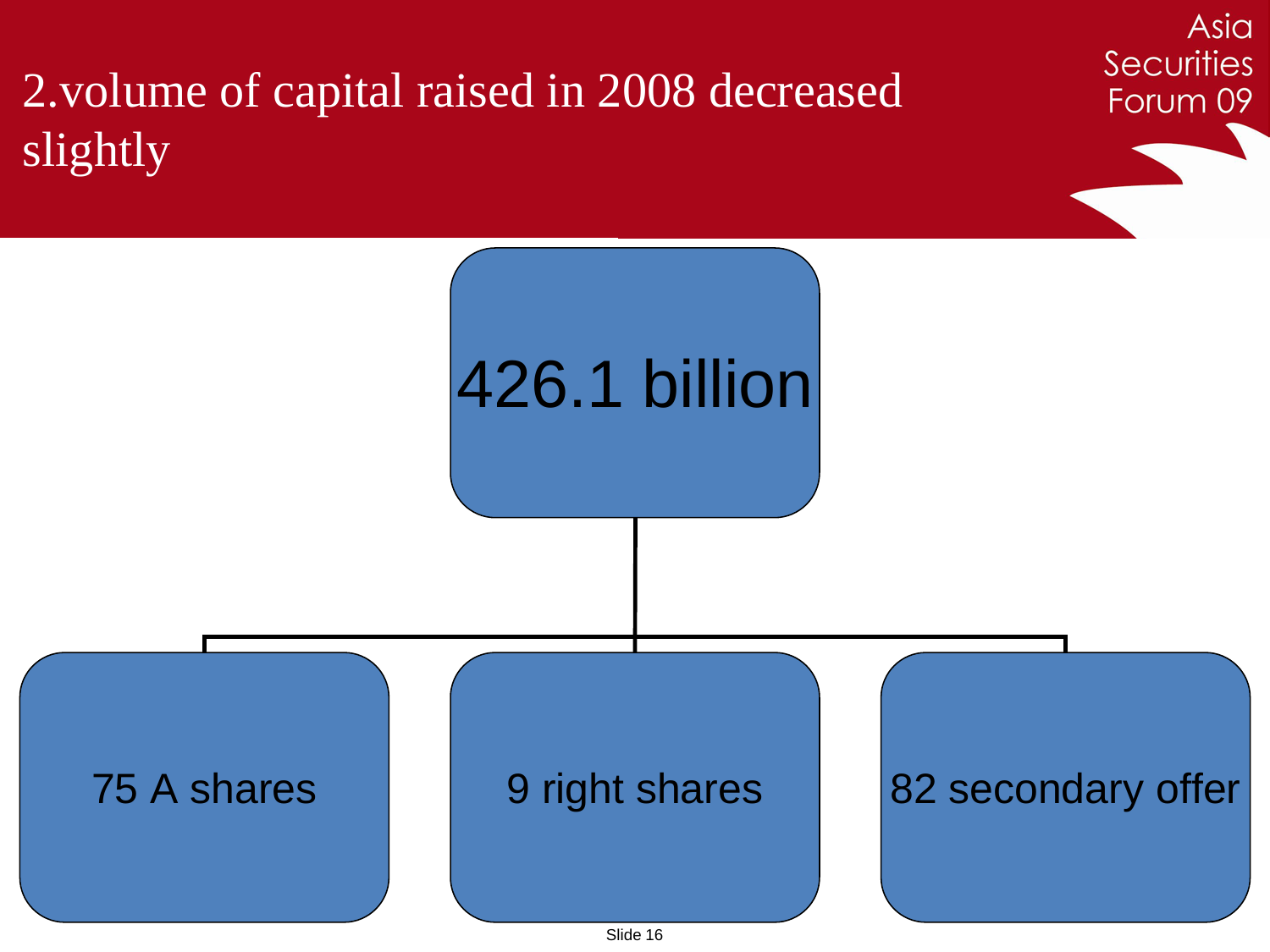**3.The market structure was improved remarkably and the quality of listed companies was enhanced steadily.**

Asia

**Securities** 

- Blue chips take the leading position in the stock market, and a number of listed companies with strong abilities of earning profit become the main force in the market.
- $\blacktriangleright$  The mechanism construction of listed companies was reinforced and the quality of listed companies was improved by strengthening the corporate governance and information disclosure of listed companies.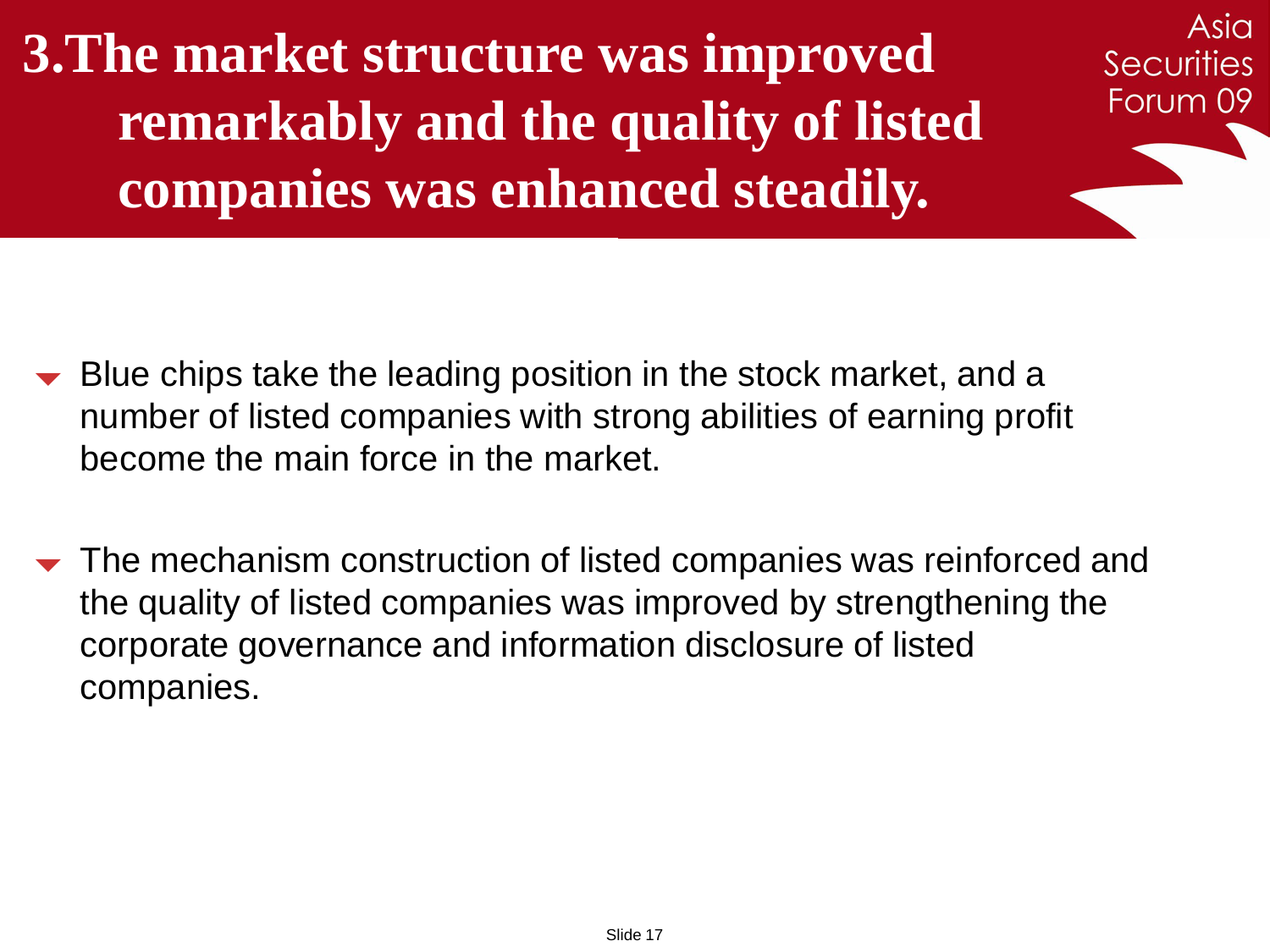## **4.The group of institutional investors is expanding continuously**

|               | As of June,  | As of end of  | As of June,   |
|---------------|--------------|---------------|---------------|
|               | 2008         | 2008          | 2009          |
| <b>AUM</b>    | 70.6 billion | 2.15 trillion | 103.1 billion |
|               | <b>RMB</b>   | <b>RMB</b>    | <b>RMB</b>    |
| The Number of |              | 365(10 QDII   | 536(10 QDII   |
| <b>Funds</b>  |              | Funds)        | Funds)        |

Asia

**Securities**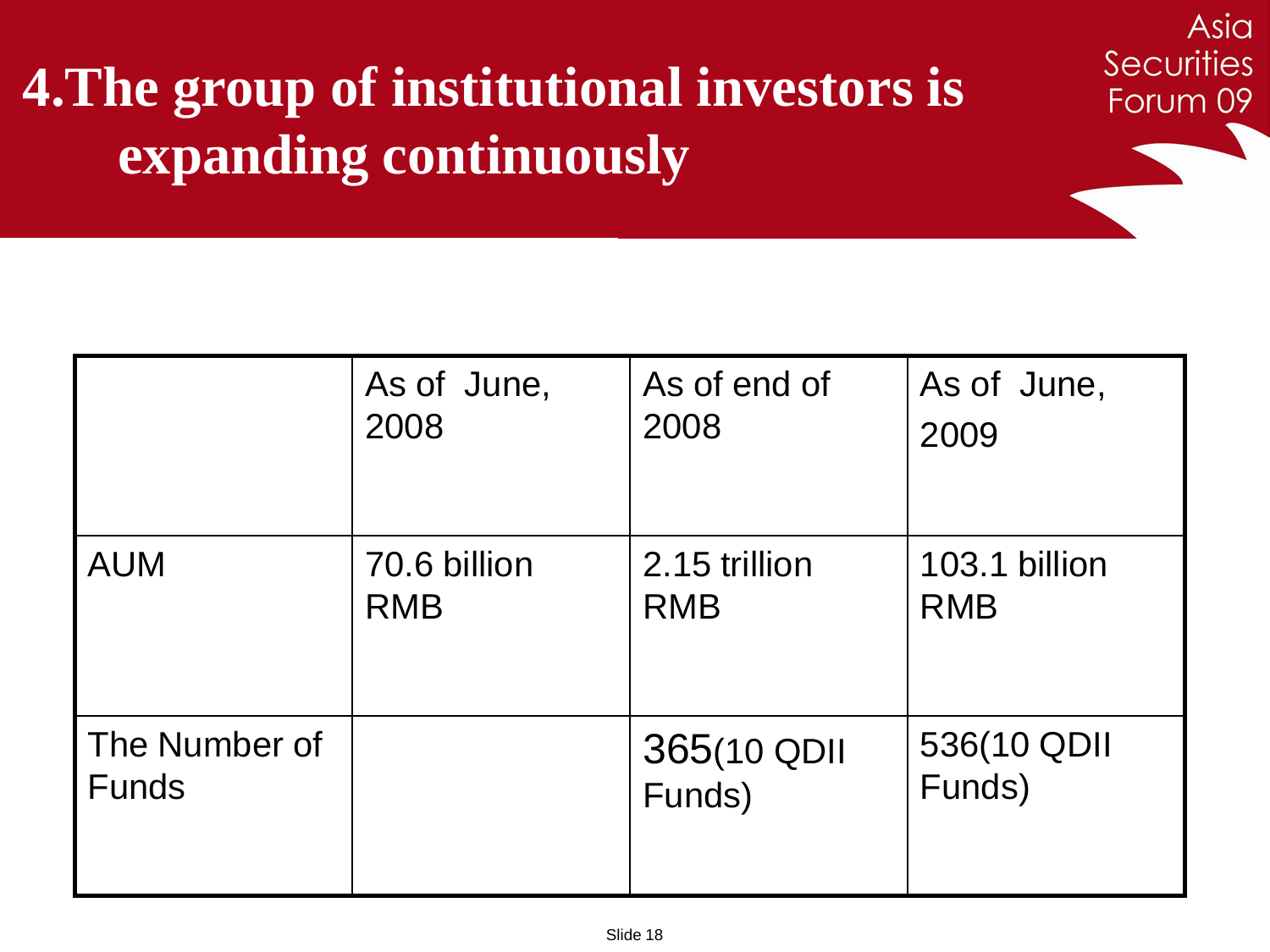## **5. The bond market developed deeply and the way of financing by issuing bonds become active**

Asia

**Securities** 

|                                    | Outstanding bonds | Existing volume of<br>bonds in second<br>market |
|------------------------------------|-------------------|-------------------------------------------------|
| By the end of 2008                 | 7.25 trilion RMB  | 18.95 trilion RMB                               |
| By the end of<br><b>June, 2009</b> | 3.43 trilion RMB  | 23.49 trilion RMB                               |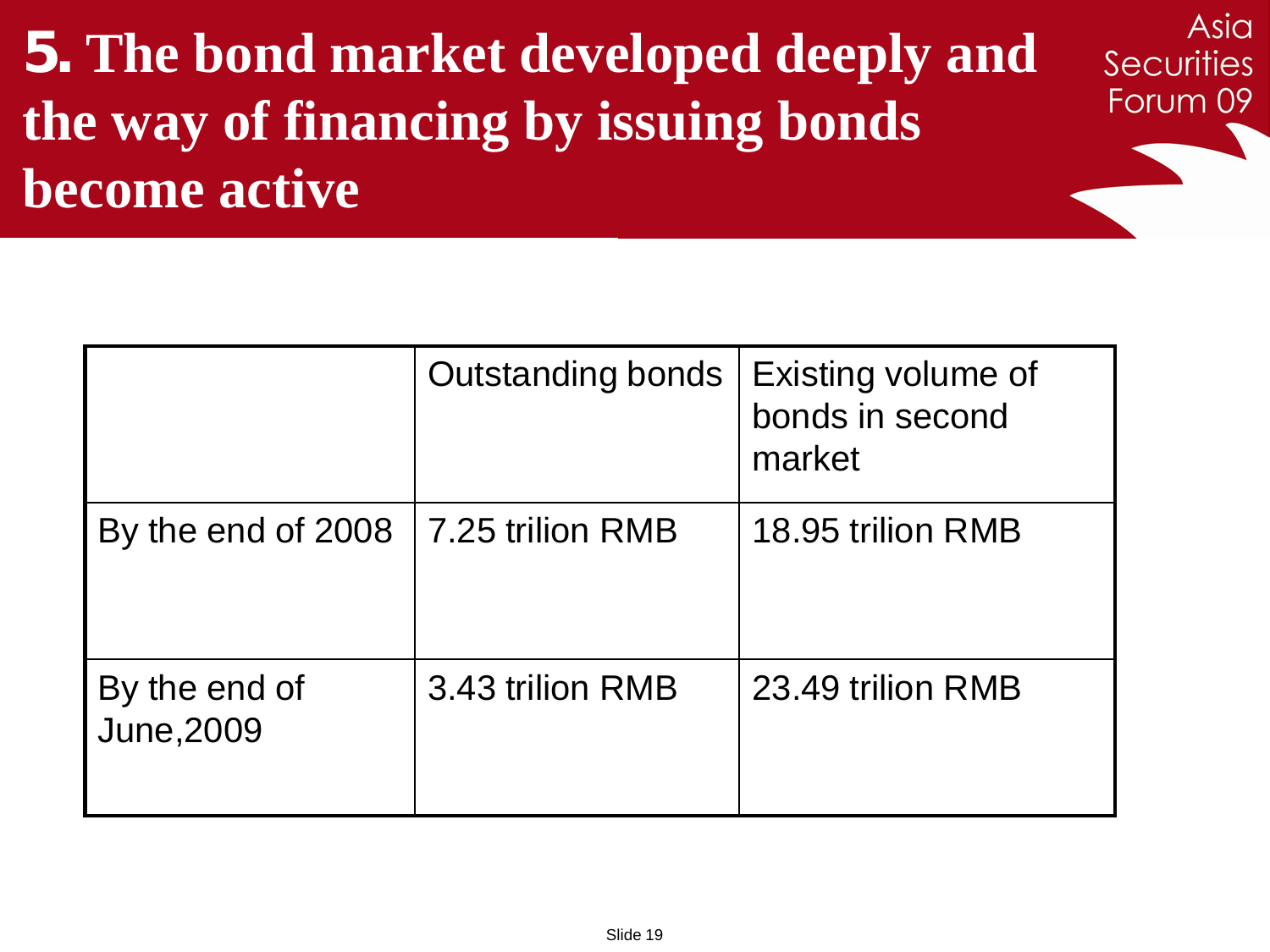**6. The structure of futures market was optimized further and foundation for the development of market was strengthened**

Asia **Securities** Forum 09

- The golden futures was listed in the stock exchange in 2008
- A total of 17 commodity futures products had been launched.
- The total trading volume in the futures market reached 1.364 billion lots in 2008, and the trading value reached 71 trillion RMB, hitting the historical new high;
- The trading volume of futures contract reached 578 million lots and the trading value reached 3549.3 trillion RMB in the first half of 2009, an increase of 45.58% and 40.86% over the same period of last year.
- $\blacktriangleright$  The preparation work for the futures index was propelled steadily and the regulatory framework and technical basis have also been completed.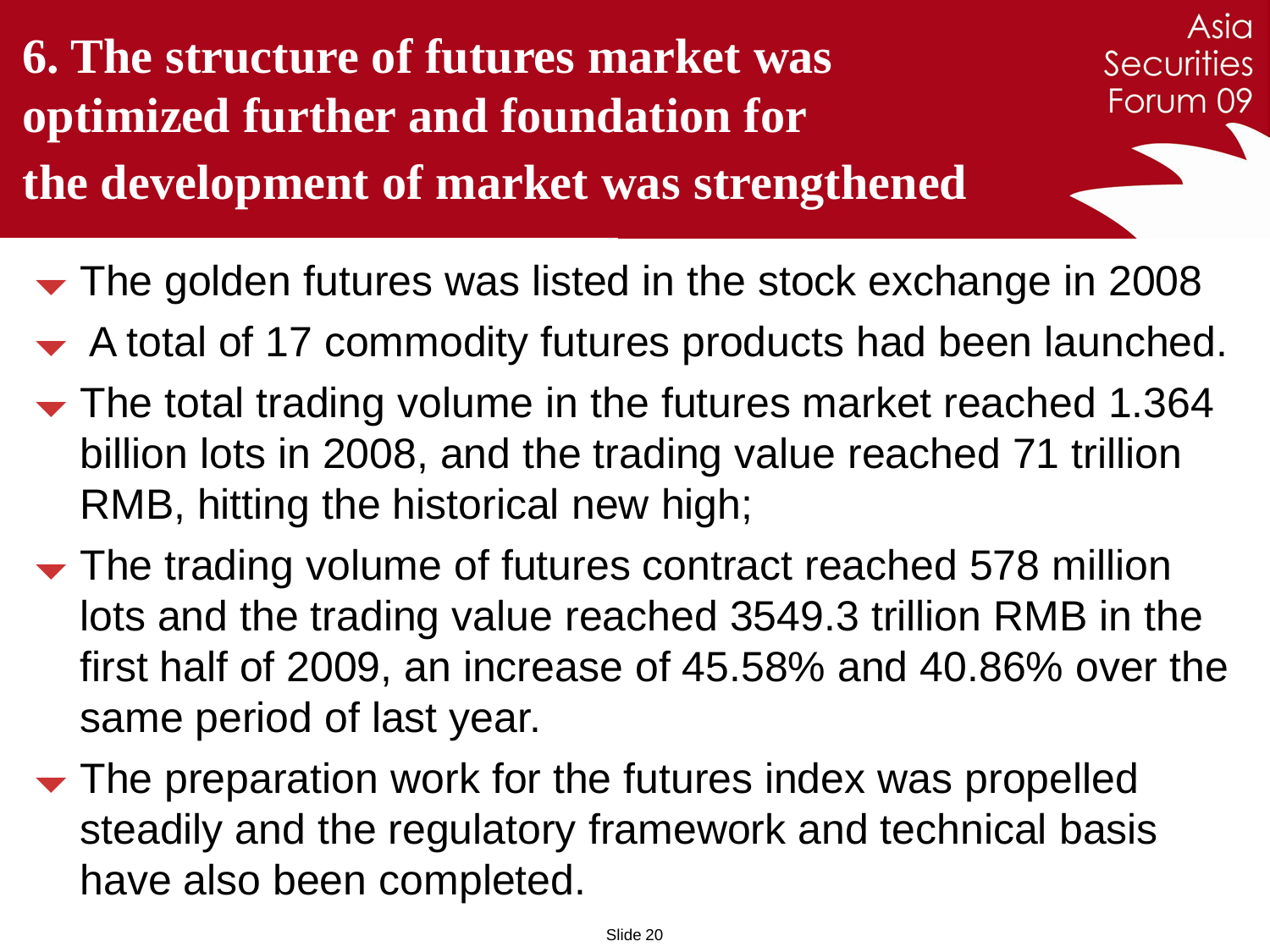**7. The construction of fundamental mechanism of the capital market was promoted steadily**

The major regulatory policies and initiatives in 2008 included:

Asia

**Securities** 

- 1). Encouraging paying cash dividends by listed companies
- 2). Encouraging repurchases of shares
- 3). Improving block trading system
- $\blacktriangleright$  4). Coordinating tax cuts
- **▼** 5). Launching GEB (Growth Enterprise Board)
- 6). Enhancing Agent Share Transfer System and improving multi-tiered equity market
- **7)**. Strengthening the legislative mechanism and punishing illegal behavior severely.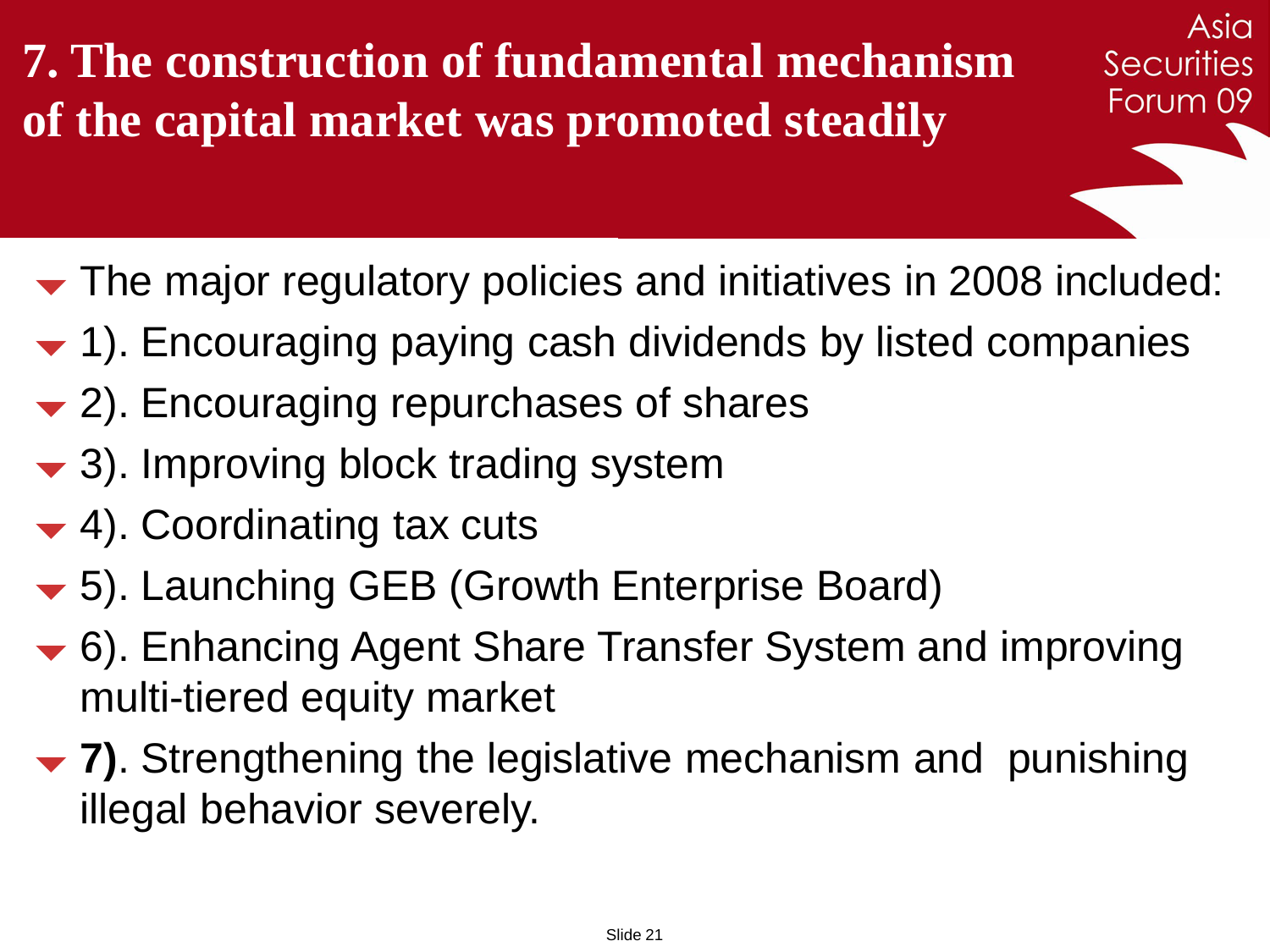# **8. Risk disclosure and investors education were reinforced**

- $\blacktriangleright$  1). Intensifying special inspection
- 2). Implementing fair trading system
- $\blacktriangleright$  3). Raising risk reserve ratio of fund management companies

Asia

**Securities** 

- **▼ 4). Standardizing fund valuation**
- 5). Encouraging low-risk fund products and optimizing product mix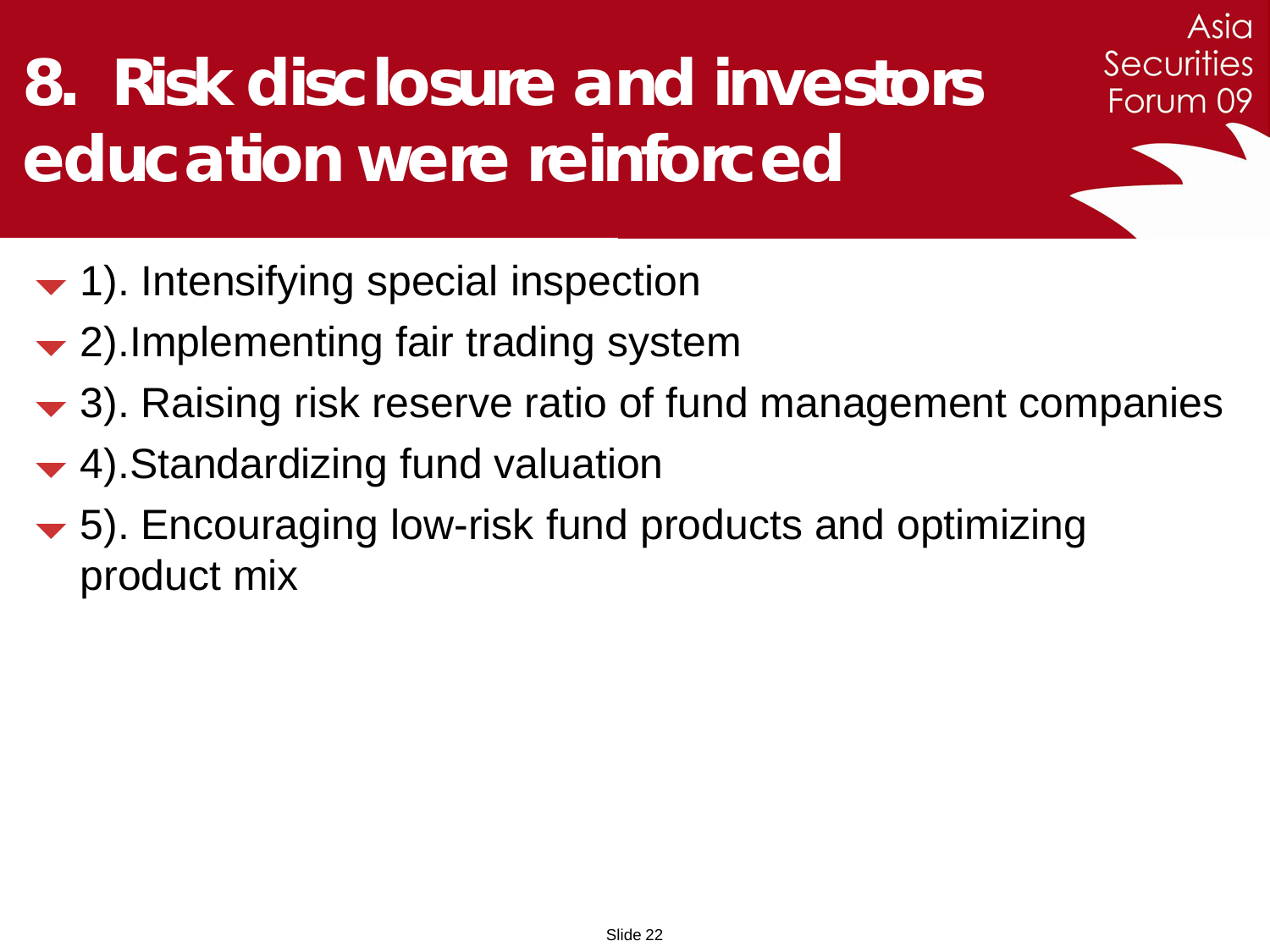## **9. The opening of China's capital market was promoted steadily**

- $\sim$  21 fund management companies and 9 securities firms obtained the licenses for QDII business(Qualified Domestic Institutional Investor)
- 11 QDII products launched by 11 QDII fund management companies and one wealth management product launched by one securities company were approved.

Asia

**Securities** 

- $\blacktriangleright$  In 2008, 8 securities companies and 6 futures companies were approved by Chinese government to establish branch offices in Hong Kong
- The approval of joint adventure securities companies was resumed and their business scope was expanded.
- The investment quota for QFII(Qualified Foreign Institutional Investors) was expanded to US\$ 30 billion. As of the end of June, 2009, the quota already used by QFII reached US\$10.77 billion.